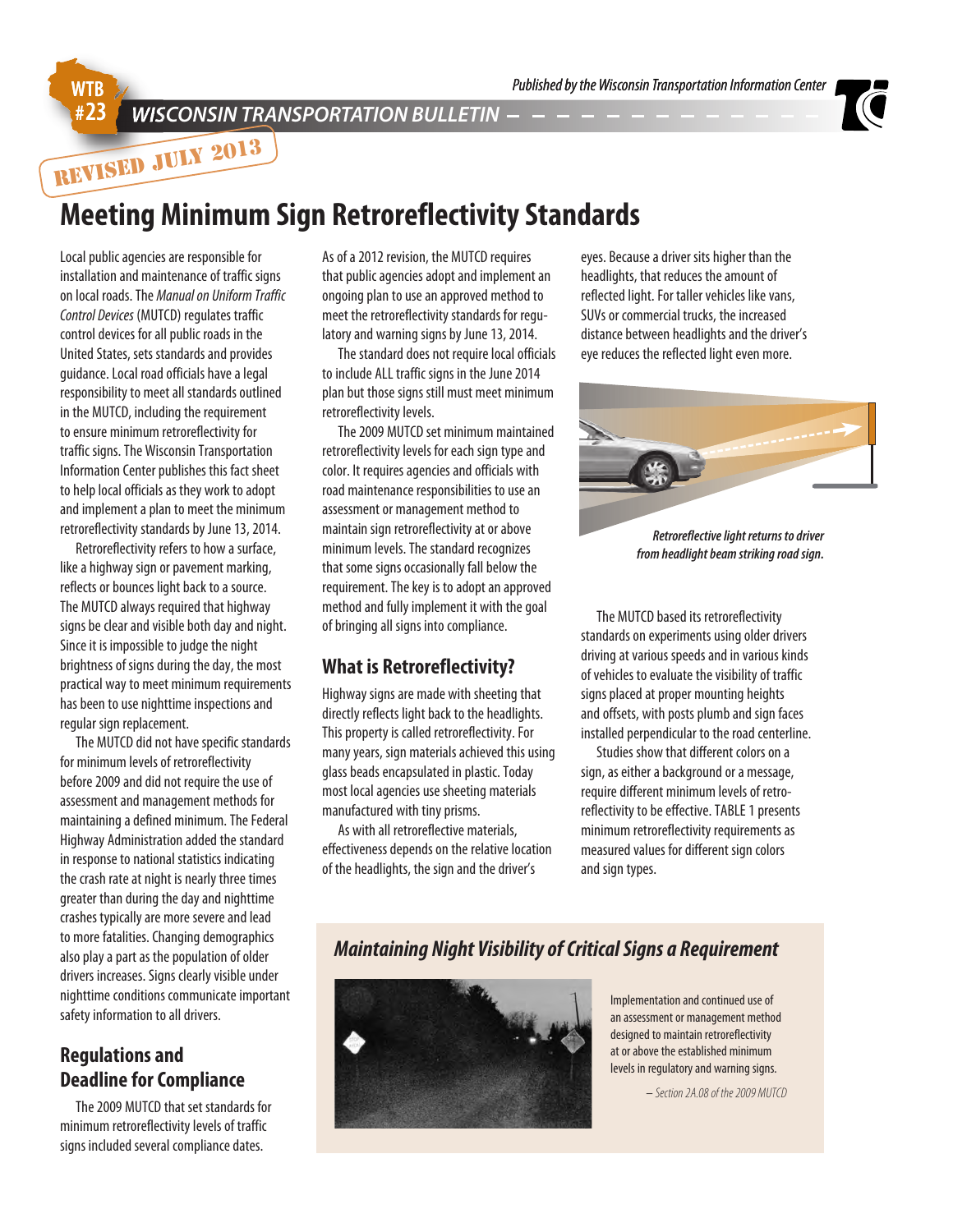### **Maintaining Signs a Necessity**

Objects that obscure signs, like overgrown vegetation or parked cars, can affect visibility. It is important to pay attention to these obstructions when evaluating the effectiveness of a sign in the field and take corrective action as needed.

Exposure to sunlight also affects the reflectivity of sign sheeting. Sign life may vary based on orientation to the sun and the type of sign sheeting material. While manufacturers warrantee Engineer Grade sheeting for seven years and newer prismatic

| Sign color<br>and type                                                                                                                                         | <b>Minimum level</b><br>of maintained<br>retroreflectivity (cd/m <sup>2</sup> )                                                                                                                                    |
|----------------------------------------------------------------------------------------------------------------------------------------------------------------|--------------------------------------------------------------------------------------------------------------------------------------------------------------------------------------------------------------------|
| <b>WHITE on GREEN</b><br><b>FREEWAY</b><br>EXIT<br><b>ENTRANCE</b><br>Ground mounted                                                                           | <b>WHITE</b><br>$\geq 120$<br>Engineer Grade not allowed.<br>GREEN $\geq$ 15<br>Engineer Grade ≥ 7 allowed.                                                                                                        |
| <b>EXIT 158 B</b><br><b>TO</b> WEST<br>Marshfield<br><b>Stevens Point</b><br>$1/4$ MILE<br>Overhead quide signs                                                | <b>VARIES BY</b><br><b>SHEETING TYPE</b>                                                                                                                                                                           |
| <b>BLACK on YELLOW or</b><br><b>BLACK on ORANGE</b><br>Warning signs<br>ROAD<br><b>WORK</b><br>AHEAD<br><b>FND</b><br><b>ROAD WORK</b><br>Warning in Work zone | YELLOW/ORANGE $\geq 50$<br>Signs 48" or more and<br>all bold symbol signs.<br>Engineer Grade not allowed.<br>YELLOW/ORANGE $\geq 75$<br>Signs less than 48"<br>except symbol signs.<br>Engineer Grade not allowed. |
| <b>WHITE on RED</b><br>DO NO<br><b>STOP</b><br>ENTER<br>Stop, Yield, Wrong Way<br>Do Not Enter, etc.                                                           | WHITE $\geq 35$<br>$RED \geq 7$<br>Contrast ratio of 3:1 or greater.<br>(White retroreflectivity divided<br>by red retroreflectivity)                                                                              |
| <b>BLACK on WHITE</b><br>SPEED<br>ONE<br>LIMIT<br>Speed Limit, One Way<br>U.S. Highway, etc.                                                                   | WHITE $\geq 50$                                                                                                                                                                                                    |

TABLE 1. Simplified version of MUTCD Table 2A-3 shows sign types and minimum retroreflectivity levels.

sign materials for 10 to 12 years or longer, those warrantees generally do not a guarantee a particular sheeting will meet specific retroreflective standards.

# **Compliance Methods**

The MUTCD gives local agencies a choice of methods to use when complying with sign retroreflectivity standards. The methods fall under one of two categories—assessment or management. Approved assessment methods involve making nighttime visual inspections or taking optical measurements in the day with a retroreflective meter. Approved management methods use the age of a sign and expected sheeting life to replace signs.

The MUTCD requires local public agencies to select and implement one of these methods or a combination of methods for maintaining minimum retroreflectivity of regulatory and warning signs to meet the standards and the June 2014 compliance deadline.

- $\Box$  Assessment methods
	- nighttime visual assessment
	- measured sign retroreflectivity

 $\Box$  Management methods

- expected sign life
- blanket replacement
- control signs

### *Assessment Methods*

The MUTCD outlines two approaches to assess retroreflectivity levels of existing signs and determine which need replacement. Routine testing by eye at night or with a meter that measures retroreflectivity give agencies data to use in a sign replacement program.

#### **Visual Assessment**

Consistent parameters, calibration signs and comparison panels are the three approved visual assessment methods. All involve night inspection to determine which signs do not meet minimum retroreflectivity levels and require replacement.

Visual nighttime inspection works best when done by two people, one to drive and evaluate sign visibility and the other to record  $15($ 

inspection findings on a list of signs. The inspection team should drive the road in both directions to view signs as the driving public

does, travel at normal highway speeds and use low headlight beams. Ensure proper adjustment in the vehicle headlights. Useful tools include a clipboard, an inventory list of existing signs and a penlight. Conduct such inspections every year if resources allow.

Inspectors should categorize each sign as in good, marginal or poor condition. GOOD indicates a sign with an acceptable level of night visibility. A POOR rating calls for replacing the sign as soon as practical. Upgrading all MARGINAL signs is the ideal but, if not feasible, inspect them more often. Inspectors also should identify any signs obstructed by vegetation or other objects and schedule them for correction.

In detail, the visual assessment methods that meet the MUTCD are:

#### *Consistent parameters: "old guy in a van"*

- Use van, pickup truck or SUV model year 2000 or newer as the inspection vehicle. These vehicles have higher driver positions and newer headlight designs that replicate vehicles used in experiments to develop the standards.
- Use an inspector who is at least 60 years old.
- Identify if a sign is bright enough to give adequate time for drivers to safely respond. Using one inspector for this procedure creates a consistent approach to evaluating sign condition. Field tests confirm this as a conservative method compared to meter measurement of sign retroreflectivity.

#### *Calibration signs*

- Use any vehicle type and any age inspector.
- Use a set of calibration signs that are at the minimum level of retroreflectivity.
- Select the calibration signs of each color using a retroreflectivity meter. Signs removed from service are good source for calibration signs. Agencies also can

**2**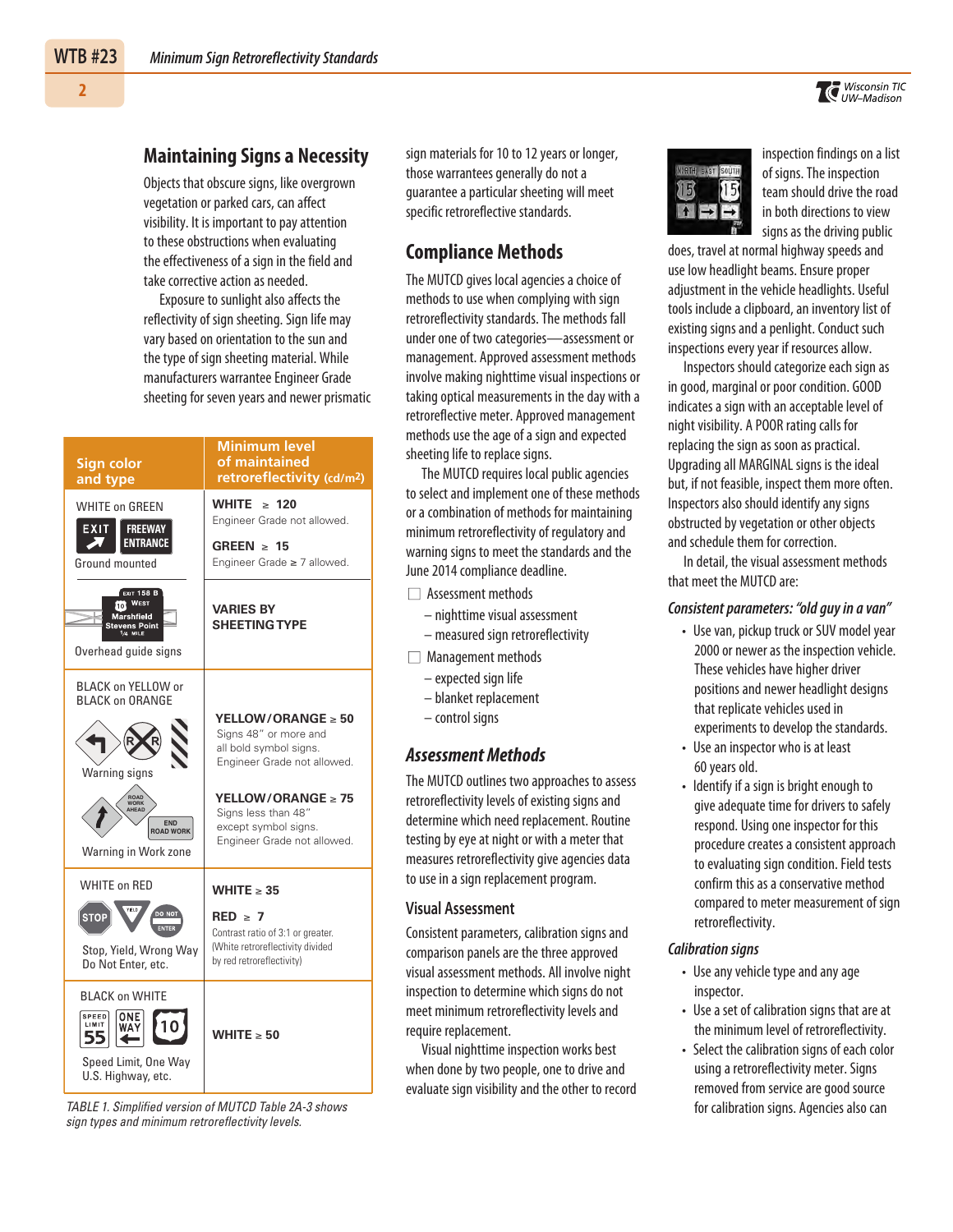### *Minimum Sign Retroreflectivity Standards* **WTB #23**

*Wisconsin TIC UW–Madison* 

use new Engineer Grade signs for this purpose, but these are likely to produce more conservative inspection results.

- Position calibration signs consistent with normal sign mounting height and location.
- View calibration signs at normal highway speeds to establish a comparison for subsequent inspection in the field.
- Return to the calibration sign site periodically to refresh the eye's calibration during the inspection process.
- Protect calibration signs when not in use so their retroreflectivity does not change over time.

#### *Comparison panels*

- Use any type of vehicle and any age of inspector.
- Obtain comparison panels about 4" x 8" in size of sign material in each color that meet minimum retroreflectivity levels. Cut comparison panels from signs no longer in service that meet the standard or from new Engineer Grade signs.
- Conduct a night inspection to identify sign condition.
- Document signs rated GOOD; schedule replacements for signs rated POOR.
- Do additional evaluation of MARGINAL signs, attaching matched color comparison panels to the sign. View the sign at a distance of 25 feet holding a flashlight at eye level aimed at the sign. Mark for replacement any sign that does not appear to exceed the retroreflectivity of the comparison panels.
- Protect the comparison panels by storing them so that they are not exposed to light or dirt that can reduce retroreflectivity over time.

Of the three visual inspections methods, comparison panels require the least amount of judgment but it involves additional work with the attachment of comparison panels to MARGINAL signs. Both the comparison panel and calibration sign methods require obtaining signs at the minimum retroreflectivity level to use for comparison.

#### **Measured Sign Retroreflectivity**

This assessment method removes the judgment required when using one of the visual assessment options and it eliminates



the need for night work. But it does require a retroreflectivity meter and an inspector well trained in its use. Purchasing a meter is a significant expense, but agencies can hire

a contractor to take measurements on all existing signs, or rent or borrow a meter from another agency.

The steps in this method are:

- Measure the retroreflectivity of every sign: take four readings of each color and average them to establish a sign's retroreflectivity level.
- Compare the measured average retroreflectivity level for each color to the minimum retroreflectivity values in Table 2A-3 of the MUTCD (simplified version shown on previous page).

### *Management Methods*

Agencies that use management methods can meet minimum requirements without inspecting the retroreflectivity of each sign. These methods use industry knowledge of typical sign life or testing of representative sample signs to identify those that need replacement. Because this does not involve inspection of all signs, agencies may take some signs out of service before they fall below minimum requirements or miss premature deterioration in other signs. Although these methods require significantly less field inspection time than assessment methods, a good sign program should include inspections to identify signs that are installed improperly, damaged, missing or obstructed by vegetation.

#### The three management methods are:

#### **Expected Sign Life**

- Replace signs at the end of their expected useful life.
- Establish expected useful sign life for each sheeting type and color.
- Use data from sign sheeting warranties, industry sheeting life studies or agency studies to establish sign life.
- Remove and replace signs when they reach the established useful life.
- Track when signs are due for replacement using a sign inventory or by marking installation dates on the back of signs.

#### **Blanket Replacement**

• Replace all signs in a specified area or all signs of a certain type on an established schedule. For example, replace all signs in a subdivision or replace all STOP signs in a jurisdiction.



• Establish a blanket replacement schedule based on expected sign life.

#### **Control Signs**

- Mount signs that include each sheeting type and color the agency uses in a test location or designate specific installed signs as test signs.
- Monitor sign retroreflectivity of test signs to determine the useful life of the each sheeting type and color. Establish a standard testing procedure using a retroreflectivity meter.
- Note installation dates and track age of all signs in the system with an inventory.